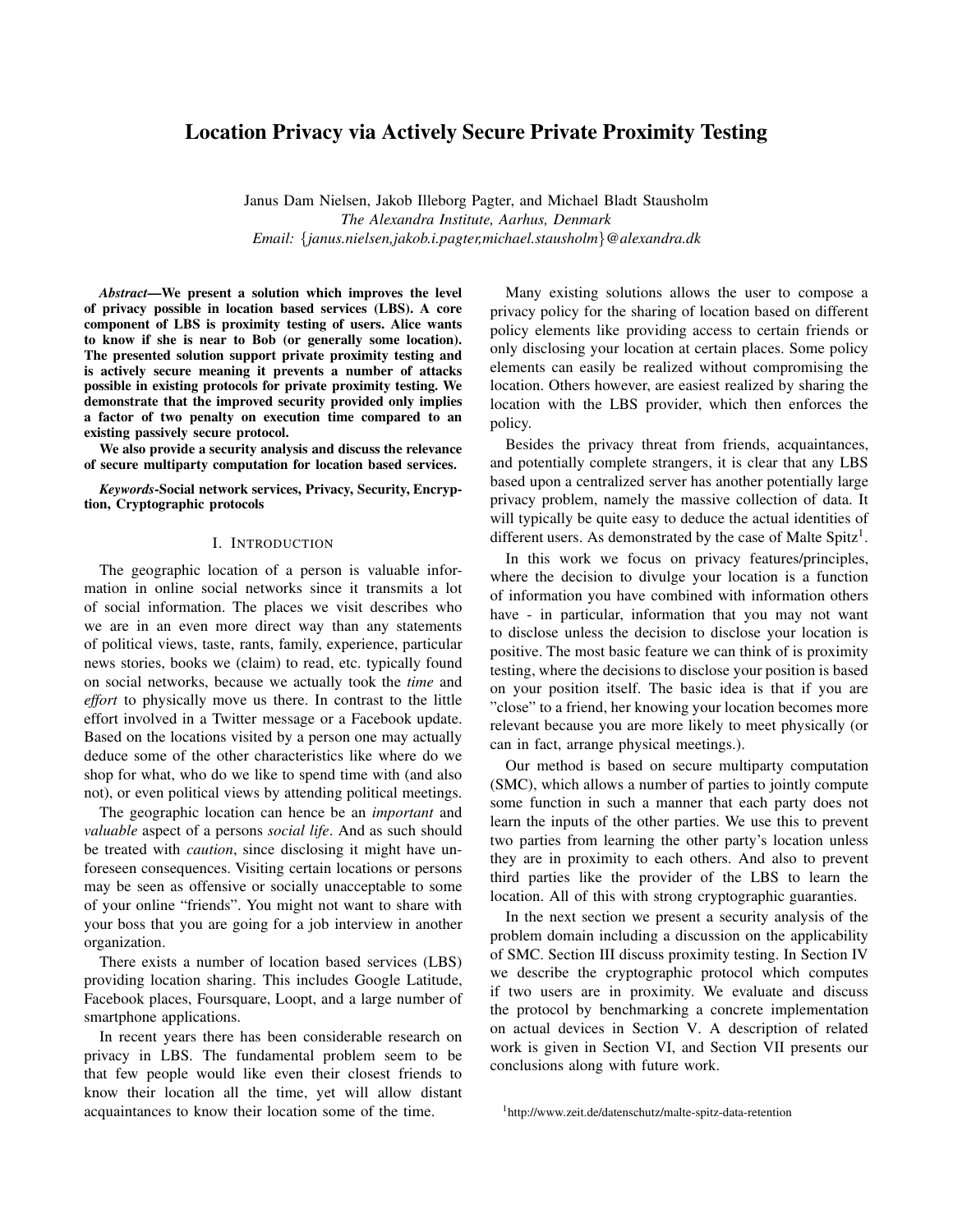## II. SECURITY ANALYSIS

A natural solution for ensuring privacy features is of course to use a trusted server, however as a consequence of the centralized server threat it is natural to look for solutions, in which the server does not learn your location or other private information. The simplest way to achieve this, is to simply not involve a server. Therefore the problem reduces to two entities, wishing to decide if the distance between them is lower than a treshold, without revealing their actual location unless it is below the threshold. The canonical way to solve this problem is using the ideas behind Yao's millionaires problem [1]: Two party computation, a special case of SMC. In the following we briefly discuss how to apply SMC to some other privacy features in LBS—besides proximity testing—for which a server based solution would otherwise be an obvious choice.

*Plausible Deniability (PD)*: An important feature for location based service privacy is PD [2]. PD is the ability to make a white lie about your position without others knowing about it. PD is in itself not something which can be adressed using SMC, but if you want to support it, you cannot automatically reveal your location. For proximity testing, it means setting your threshold to zero (or so low that people would meet you physically anyway).

*Access Control (Who-When-Where)*: The authors in [3] suggest that a user should be able to specify an access control policy based on users and groups of users, times and places. At the same time they follow the advice of [4] to provide auditing functionality, so that the users can see who has requested access and why it was granted or rejected. One could argue that the principle of PD could be relevant here in reverse, meaning that if I request access to your location and my request is denied, that you do not learn this, as the requester could find it embarrassing or similar. In this case an SMC-based lookup in the access control table becomes relevant.

Access control based on places, it is a feature that can easily be answered without SMC if the LBS works in peer-2-peer fashion. However, using a centralized server which you tell your location when you are at one of the predefined places could make for a more efficient solution. However, this would make it harder to enforce PD in a granular fashion. In this another user could query your location from the server who would then perform SMC with you.

*Location Entropy (LE)*: In [5] LE is described as an important design principle for LBS's. The idea is that, the more unique visitors are sighted at a given location, the more likely people are to be willing to reveal that they are at this location. Computing the LE of a location requires a centralized server that register sightings including some kind of unique identifier. In [5] they use a study with 500+ users, but numbers on popular LBS's would be much bigger. Consequently, it is not practical to use SMC with participation of all the clients to put the central server out of the equation. Improved privacy could be achieved by using the approach of [6], where a single server is replaced by a network of servers. Of course, this requires that one can find servers that are likely not to collude.

In general, SMC can be used to replace a trusted centralized server, used to solve any problem, not least location based. Of course, as when using a trusted server, it will rely on users not making the LBS work on fake location data. A problem which is out of scope for this paper.

In terms of the more low-level cryptographic security requirements, it is important to distinguish between (at least) passive and active security. They have the following informal characteristics:

*Passive security* guarantees a protocol does not leak information to an adversary who might try to learn another party's information, given the messages seen in the protocol. However, the adversary is assumed not to deviate from the protocol.

*Active security* allows for the adversary to behave arbitrarily during the protocol. In order for a protocol to be active secure, this behaviour must not make the protocol leak information or influence the result for a honest user.

A more formal definition of passive and active security can be found in [7] chapters 7.2.2 and 7.2.3. In the case of a proximity testing protocol, passive security is achieved if we can guarantee that if both parties follow the protocol, they will only learn if they are in proximity of each other and nothing else.

Without active security a number of attacks are available, including, but not limited to:

*1* Most protocols start by having both parties sending some input to the other party. At this step a malicious party could wait until it receives the honest party's input and use this input to compute its own. This can in some cases allow the malicious party to choose the outcome of the protocol, e.g. if the malicious party simply copied the honest party's input, it would guarantee a proximity test would always result in a match.

*2* At some point both parties will have to perform some operations on the inputted encryptions. At this point a malicious party can send some specially crafted message. This might change the result, i.e. making the honest party believe they are in proximity, even if they are not.

*3* Finally both parties have to participate to obtain the result, at this point a malicious user could send some garbage message, preventing the honest party from learning the proper result, without affecting his own result.

As we, in the general case, consider both the centralized server as well as peers/friends we communicate with to be potentially dishonest, it should be clear that active security is preferable over passive security for location based services.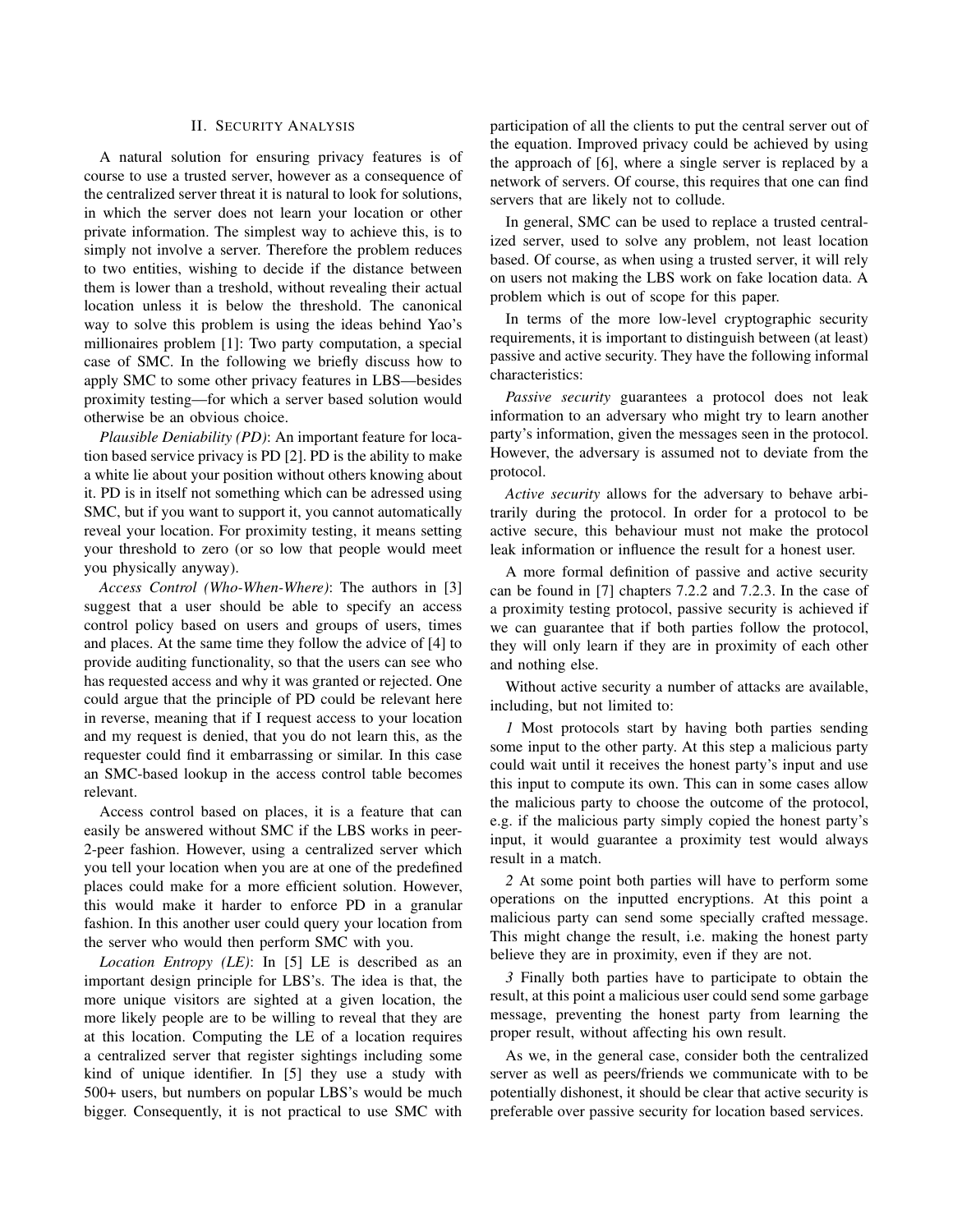#### III. PROXIMITY TESTING

In this section we analyse different ways to compute the proximity of Alice and Bob in terms of performance and accuracy.

The obvious solution would be to calculate the distance between their positions and decide if the distance is lower than some threshold. This is fairly simple and also gives a very accurate answer. Given the positions  $(a_x, a_y), (b_x, b_y)$ , the computation can be done using either trigonometric functions (the Haversine formula) or by disregarding the Earths curvature (thereby loosing accuracy) and simply calculating the difference  $(\sqrt{(a_x - b_x)^2 + (a_y - b_y)^2})$ .

In principle, it is possible to perform either of the two algorithms privately using SMC. However, computing trigonometric operations, square roots, or comparisons using SMC is prohibitively expensive [6]. Thus, another and less ressource intensive solution is needed.

The position of Alice along with a given range defines a circle, and the problem is to test if Bob is inside or outside the circle. Another solution is to approximate the area of the circle with cells of a grid. A position is then mapped to a cell, having a unique identifier, in the grid. In this way, we can decide whether Alice is close to Bob by comparing the cell Bob is in, to the cells approximating the area around Alice. Using this approach, proximity testing can be reduced to set inclusion as noted by others [8]–[10]. Set inclusion is more tractable in terms of performance for techniques like SMC. In our approach we approximate the circle with 9 (roughly) square cells and do set inclusion by comparing the unique identifier of the cell Bob is in to the unique identifiers of the nine cells around Alice.

The tradeoff is that grid based approaches are not as accurate as directly computing the distance. I.e. if Alice is near to Bob but in a different cell, then they may be deemed far apart, resulting in a false negative. Similarly, if Alice and Bob are in the opposite corners of the same (large) cell, and thus far apart, they are still deemed close since they are in the same cell, resulting in a false positive, as shown in Figure 1a.

One way to improve the accuracy is to use more and smaller cells to approximate the area of the circle, as seen in Figure 1b. This approach reduces the amount of false negatives/positives. However, it is not perfect. Assuming that we use nine square 1x1 km cells to approximate the circle, then it is guaranteed that a person less than 1 km away is always determined to be nearby. However, a person being up  $\frac{1}{8}$  km. away, may sometimes be determined to be nearby and other times not, all depending on the precise positions in the cells.

The set of cells can be constructed in a number of ways, depending on what is meaningful in the given application. In some cases it might be useful to distinguish between floors in a building or the border between countries. If only distance



Figure 1. The circle in 1a shows the range in which Bob wishes to share his position, while the gray area shows the area covered by his current cell. Depending on Alice's exact position, there might be both false positives (the white dot) and false negatives (the black dot). 1b shows how increasing the number of cells can be used to both approximate a circle.

matters, the plane can be split into cells in a number of ways, using squares, hexagons [8], as well as other shapes, or even layers of grids [10]. While all grid based solutions are inaccurate, certain shapes can approximate a circle using less cells than others.

Since our protocol is *oblivious to the shape of the cell*, we found that the simplests way to split the Earth into cell, is by using the standard latitude and longitude system. The unique id of a cell can, given a persons exact location as latitude and longitude, be computed as the concatenation of the coordinates rounded to the nearest tenth of a degree minute. A cell spans 2 longitude degrees for each latitude degree making the cells roughly quadratic in the test area. This creates a grid of (nearly) square cells, roughly 130x100 m in size. Even smaller cells can be obtained by rounding to the nearest degree minute, second or fraction of a second.

This approach makes the cell sizes vary depending on the latitude, i.e. a cell will be 3 - 4 times larger in Kenya than in Siberia. This is because the absolute length of one degree of longitude difference becomes shorter the further you get from the Equator, whereas one degree of latitude difference always has roughly the same length. This implies that, if Alice and Bob are  $x$  m apart and standing on the equator, they are considered nearby. However, if they move straight north at the same speed, they will eventually be considered far apart, eventhough the distance between them remains  $x$ m. This is not a problem since the application is supposed to be used around the same latitude.

The size of cells can be made constant by using the protocol to test if the position is close to Equator, and then resize the cells accordingly, e.g. 1 degree latitude to 1 degree longitude near the Equator and 1 to 3 in Siberia.

## IV. AN ACTIVELY SECURE 2-PARTY PROTOCOL FOR EQUALITY TESTING

The proximity of friends is computed by computing the pairwise proximity of the party and each of his friends. The core of the protocol only involves two parties in this way.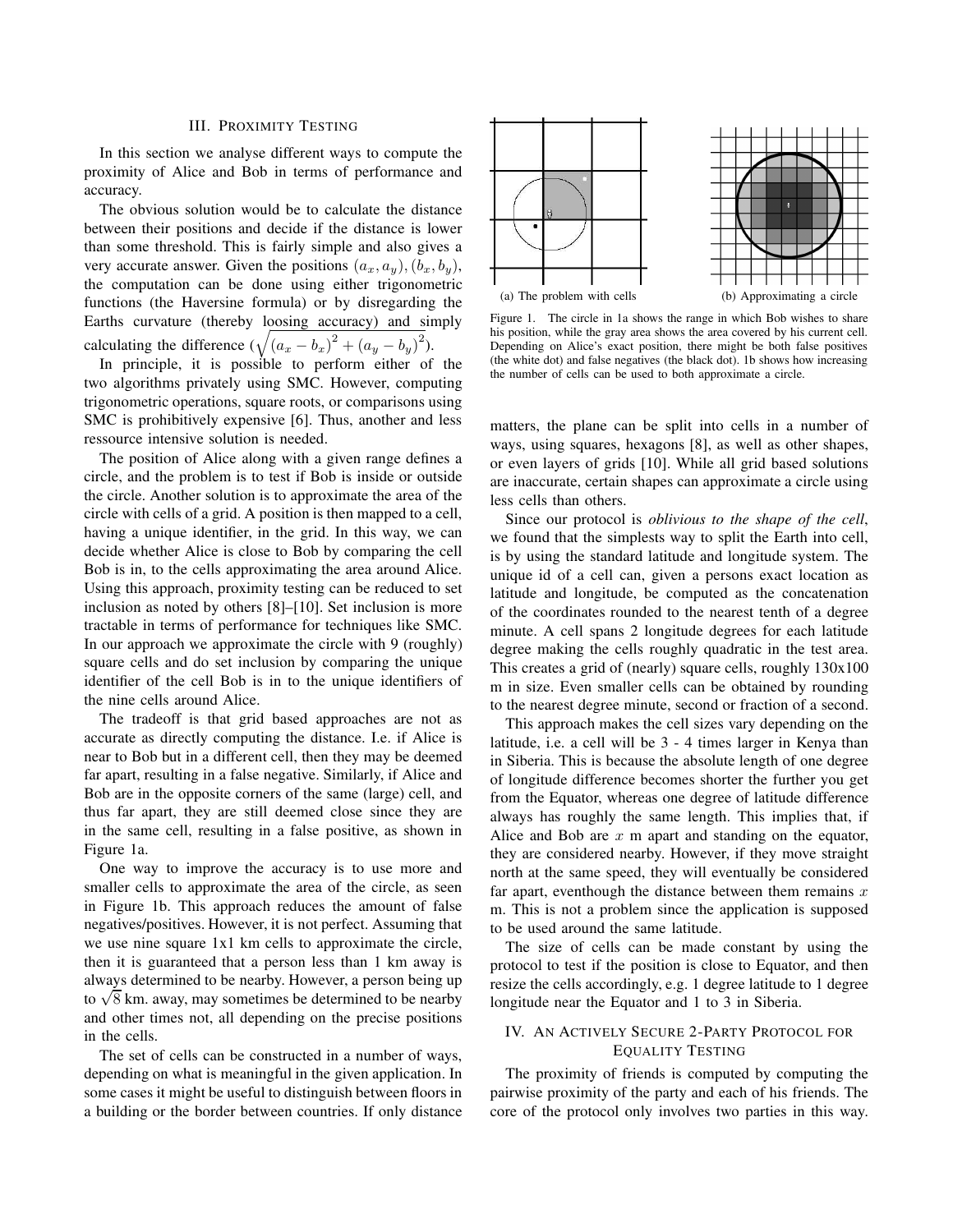The basic idea behind of the core protocol is to first decide if two parties are nearby. This is the case if they are in the equal cells. Equality of cells is done by computing the difference and deciding if it is zero. If two parties are close, they can exchange their exact coordinates using a secure channel, otherwise the protocol stops.

We present an actively secure protocol based on the homomorphic ElGamal cryptosystem [11] combined with a number of zero-knowledge proofs.

To ensure that all parties must participate in the decryption of a ciphertext, a shared private key with a common public key is used.

We setup the cryptosystem as follows:

- *Setup:* We choose G to be a cyclic group of prime order  $q$ , with generator  $q$ , where the Decisional Diffie-Hellman (DDH) [12] problem is assumed to be hard (and thereby ensuring the security of the system).
- *Private key:* Each party  $p_i$  chooses some random  $k_i \in$  $\mathbb{Z}_q$  as private key share. Where  $\mathbb{Z}_q$  is the set of natural numbers from and including zero and up to but not including  $q$
- *Public key:* Given their private key share  $k_i$ , both parties compute and publish  $h_i = g^{k_i} \in G$ . Each party then computes the common public key as  $h = \prod h_i =$  $g^{\sum k_i} \in G$

To *encrypt* a cell id  $z_i \in \mathbb{Z}_q$ , it is first transformed into  $m_i = g^{z_i}$ , before the ciphertext  $c \in G \times G$ , is computed as  $c = (g^r, m_i h^r) = (g^r, g^{z_i} h^r)$  where  $r \in \mathbb{Z}_q$  is chosen at random. The transformation changes the ElGamal cryptosystem from being multiplicatively homomorphic (i.e. if you multiply two ciphertexts, you get a new encryption of the product of the plaintexts) to being additively homomorphic (i.e. if you multiply two ciphertexts, you get a new encryption of the sum of the zones) with regard to the encoded zones.

To *decrypt* a given ciphertext  $c = (\alpha, \beta)$ , each party computes and sends a decryption share  $d_i = \alpha^{-k_i}$ , using their private key share  $k_i$ . Given all the decryption shares, the result is obtained as  $m_i = g^{z_i} = \beta \prod d_i = \beta \alpha^{-\sum k_i}$ . Note that the decryption scheme produces  $m_i = g^{z_i}$ . Obtaining  $z_i$  given  $g^{z_i}$  is assumed to be hard for the group G, however we are only interested in the case where  $z_i = 0$  i.e.  $g^{z_i} = 1$ .

The equality testing protocol proceeds as follows for two parties  $p_1$  and  $p_2$ , each with cell ids  $z_1, z_2 \in \mathbb{Z}_p$ :

- 1) Party  $p_i$  create and send encryptions  $c_i = (g^{r_i}, g^{z_i}h^{r_i})$
- 2) Both parties computes the difference locally:

$$
c = c_1 c_2^{-1}
$$
  
=  $(g^{r_1} g^{-r_2}, g^{z_1} h^{r_1} g^{-z_2} h^{-r_2})$   
=  $(g^{r_1-r_2}, g^{z_1-z_2} h^{r_1-r_2})$ 

Given  $c = (\alpha, \beta)$ , party  $p_i$  compute and send  $c_i = (\alpha^{s_i}, \beta^{s_i})$  for some random  $s_i \in \mathbb{Z}_q$ 

3) After receiving  $c_j = (\alpha^{s_j}, \beta^{s_j})$ , party  $p_i$  compute  $c' = (\alpha^{s_j s_i}, \beta^{s_j s_i})$  using the previously generated

 $s_i$  where  $j \neq i$ . The ciphertext c' is then jointly decrypted, yielding the result  $g^{(z_1-z_2)s_1s_2}$ . This will either be 1 if  $z_1$  is equal to  $z_2$ , i.e.  $(g^{0s_1s_2} = 1)$ , or g raised to some unknown power

Note that raising the encryptions to  $s_i$  in steps 2 and 3 are necessary to ensure privacy. At step 2, c will be an encryption of  $g^{z_{\Delta}}$ , where  $z_{\Delta}$  is the difference in cell ids. The difference can be decrypted at this point, which would leak information. Although finding  $z_{\Delta}$  given  $g^{z_{\Delta}}$  is considered a hard problem in the group G, the possible values for  $z_\Delta$  are limited by the number of possible cells and performing an exhaustive search might therefore be feasible<sup>2</sup>. By following step 2 and 3, the parties both get to mask any nonzero difference using some random value of their choosing. In order for a malicious party to obtain information about the difference of the positions, he would have to guess the value used by the honest party. However, the malicious party would not have any way to validate these guesses, perfectly hiding the difference.

The protocol above offers passive security, but as described in Section II active security is required. This is achieved by adding a number of zero knowledge proofs of knowledge (ZKPoK). ZKPoKs allows a person to prove he or she knows some fact, without revealing information about the fact [13].

One example of such a proof, is Schnorr's protocol [14]. Given a prover and verifier, both with knowledge of some values  $g, h = g^x$ , Schnorr's protocol allows the prover to prove it knows x, without revealing x to the verifier. This is done by having the prover commit to some value  $r$  by sending  $a = g^r$  to the verifier. The verifier then sends some random challenge e back. The prover finally computes and sends the reply  $z = r + e^{i\theta}$  to the verifier, who verifies  $g^z = ah^e$ . The trick is, that the prover can only compute a valid reply to  $e$ , iff it knows both  $x$  and  $r$ . This way, the verifier learns nothing about  $x$ , but since the prover could produce a valid reply, the prover must know  $x$ .

In addition to the encrypted values sent in step 1, the parties also performs a ZKPoK, proving they know the encrypted value and the randomness used to produce it. This prevents attack 1 from Section II, because a malicious party cannot just copy the value received.

At step 2, the parties prove that they know  $s_i$ . The proof use the result from the previous step as common input to both prover and verifier. By proving knowledge of  $s_i$ , they also prove they haven't replaced the encrypted difference with some encryption of their choosing. This makes the parties perform the computations like they are supposed to preventing attacks of type 2 mentioned in Section II.

Finally in the decryption phase, the parties prove that the decryption share is produced using their own key. As in

<sup>&</sup>lt;sup>2</sup>Earths surface is roughly 500 mio. square km. By making a few assumptions on the other party's location, this can be drastically lowered.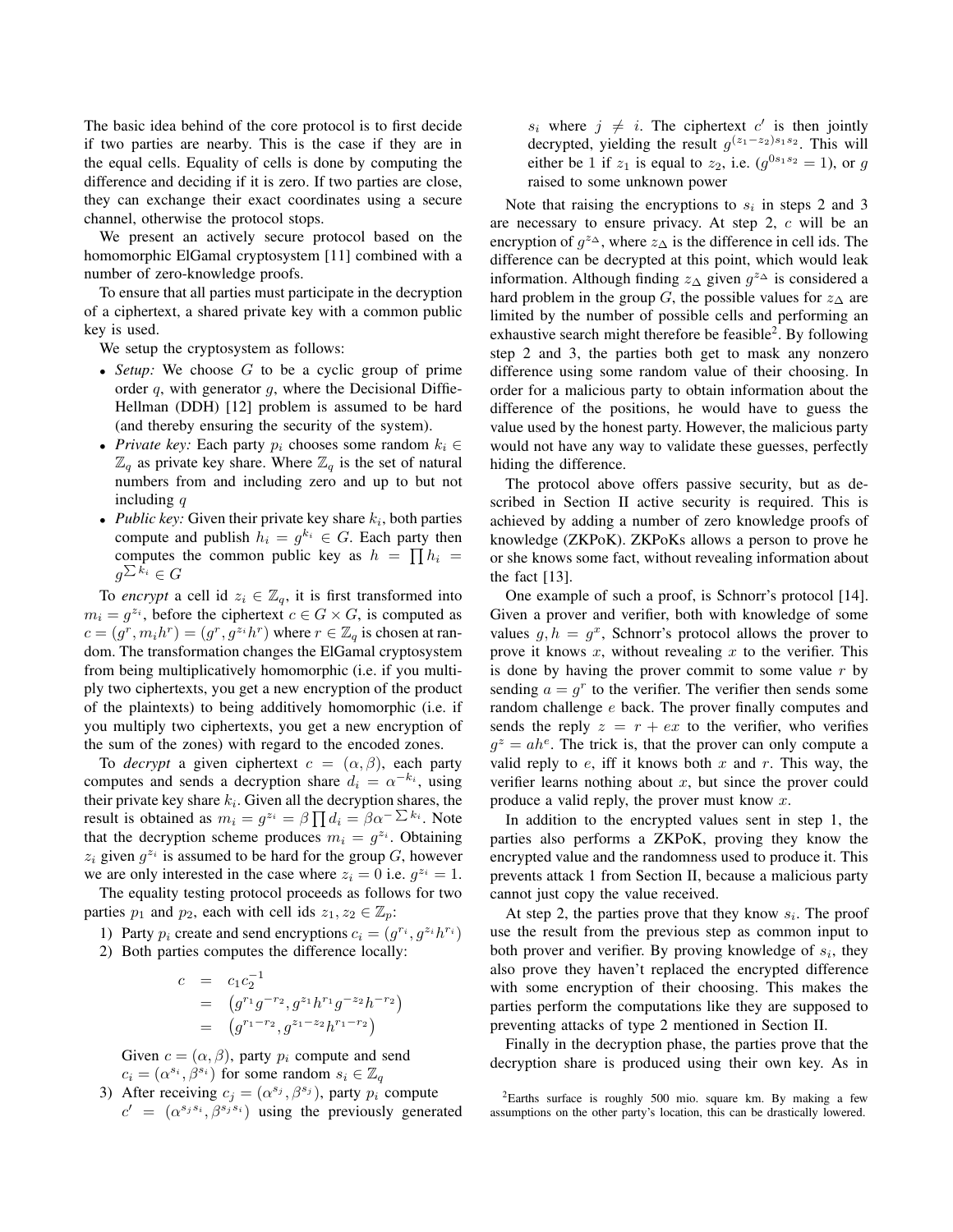step 2, this also verifies that the decryption share is produced from the result of the previous round. This prevents the third type of attack, where a malicious party learns the correct result and makes the honest party learn an erroneous result.

The proofs are fairly simple on their own, but become quite lengthy to describe when used as subcomponents and are therefore left out. The used proofs are slightly modified versions of Schnorr's protocol, Okamoto's protocol [15] and Chaum-Pedersens [16] protocol for proving equality of discrete logarithms.

The program is linear and the execution time mainly depends on the size of group. The protocol communicates via 6 message sent in 3 rounds.

#### V. EVALUATION

To test what level of accuracy and security is feasible for handheld devices, a prototype implementation was made for Android devices. The prototype can use indoor positioning, using wifi fingerprint of nearby hotspots, or outdoor positions using the built-in GPS. Indoor positioning uses an adjacency matrix to describe the grid layout, while the outdoor positioning computes the current cell as described in Section III.

The protocol was tested on a setup using a HTC Desire and a Google Nexus phone. Both having a 1 GHz processor and communicating on a WiFi connection. Nor the protocol or the security attributes assumes any properties of the network, thus it could as well have been i.e. 3G, Edge or Bluetooth. The transport protocol will of cause impact the execution time.

Since the level of accuracy can be increased by using a set of cells closely approximating a circle (as in Figure 1b). We have benchmarked three different configurations using 9, 25 and 49 comparisons, in order to investigate what accuracy is practical. The results were 2720 ms, 6061 ms and 11656 ms respectively. The measurements have been done with a fixed key size of 160 bits, using a group size of 1248 bits. And averaged over 10 executions of the protocol. The parties spend around 1 sec to generate a session key before the comparisons, this can be eliminated by having all friends precompute their shared/common keys, and is thus not part of the timings.

As we would expect increasing accuracy comes with a cost. While 12 seconds for evaluating proximity might be acceptable in a situation with only a single friend, a user might often want to run the protocol with multiple friends. In order for the application to be able to provide fresh positions, the protocol must be run at fairly short intervals. That means that the level of accuracy that 49 cells would give, is most often infeasible with current mobile hardware. However, using a configuration using few cells is very much feasible. We found that using 9 comparisons and initiating the protocol with 1 minute intervals seems appropriate for 10 to 20 friends. This results in an average CPU workload of 30 to 60%. Although the timings indicate there would be enough CPU time for having more friends and/or higher accuracy/frequency, keep in mind that handheld devices are limited by battery, so CPU power consumption does become an issue. The level of accuracy offered by nine cells is definitely sufficient to be of practical use in situations like meetups at concerts or sport events.

|         | Our (grid)   | Our (hexagons)  | NTLHB (hexagons) |
|---------|--------------|-----------------|------------------|
| Passive | 1.4 s/friend | $0.46$ s/friend | $0.46$ s/friend  |
| Active  | 2.7 s/friend | $0.9$ s/friend  |                  |

Table I COMPARISON OF OUR PROTOCOL TO THE NTHLB [8] PROTOCOL.

Using cells of another shape, might require less comparisons for an equal (or better) level of accuracy. E.g. the protocols described in [8] uses hexagons and only needs 3 comparisons for their desired level of accuracy.

We made a passively secure version of our protocol by removing the zero-knowledge proofs in order to better compare our results with the result in [8]. The comparison is shown in Table I with execution times for the active and passive versions of our protocol for a square (9 comparisons) and hexagonal (3 comparisons) grid layout. The passive version is *only* a factor 2 faster than the active version. And just as fast as the one in [8]. We would expect a speedup considering the more powerful CPUs used in our setup, but this can be explained by our benchmark including network latency, which is excluded in [8].

The confidentiality of the encrypted positions can be extended from a few years to a couple of decades by using an encryption key of 192 bits (the group will then be 1776 bits). Resulting in a 25% increase in the execution time (3850 ms) for nine comparisons.

The implementation supports gracefull degradation of service. If a user has too many friends compared to the computing power of the mobile device. Then, the application will still attempt to execute the protocol. However, other users may perceive the device as unresponsive, thereby creating false negatives, eventhough they are nearby.

#### VI. RELATED WORK

We improve on the previous work [8] by adding active security. Our protocol only incurs a factor 2 slowdown compared to [8] when comparing the raw cryptographic primitives under the same conditions. We also map locations on the Earth into a grid. The choice of grid influences the accuracy and number of comparisons needed. We could also have chosen to use layers of grids similar to [10], and have the parties negotiate which layer to use for comparison, and so enabling individual distance preferences. Our solution does not reveal to the LBS if two users are in proximity as opposed to both protocols in [9] where the LBS can compare